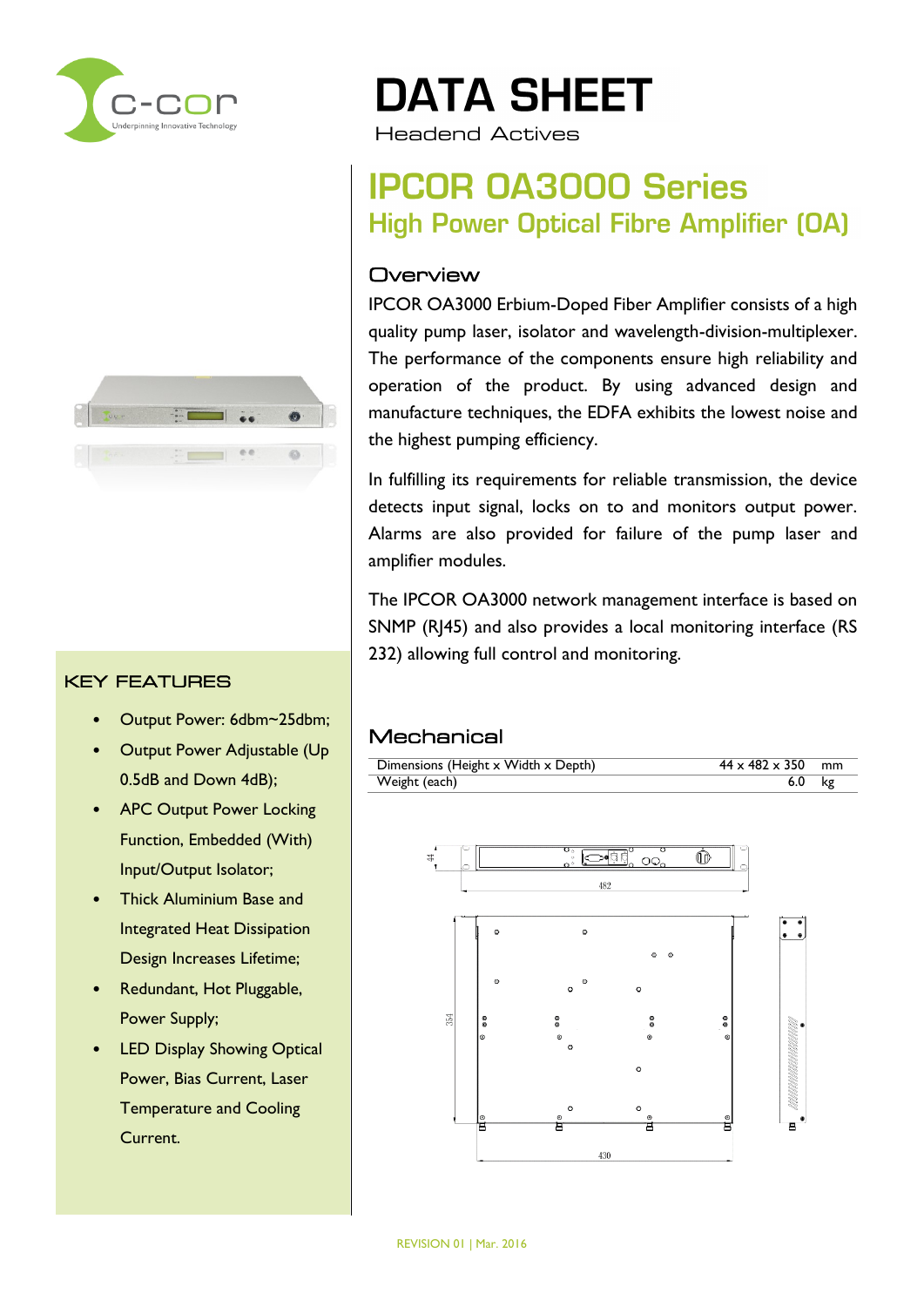

**DATA SHEET OA3000** 

Headend Actives

#### General Specifications

| Performance Parameter               |                | <b>Specification</b> |                 | Unit           |
|-------------------------------------|----------------|----------------------|-----------------|----------------|
| <b>Gain Media(medium)</b>           | Er-doped fiber |                      |                 |                |
| <b>Pumping source wavelength</b>    | 980nm, 1480nm  |                      | nm              |                |
| <b>Power amplifier</b>              | <b>Minimum</b> | <b>Typical</b>       | <b>Maximum</b>  |                |
| <b>Operating wavelength</b>         | 1530           | 1550                 | 1565            | nm             |
| <b>Input power</b>                  | $-10$          |                      | $\overline{10}$ | <b>dBm</b>     |
| <b>Output power</b>                 |                | $6,13-24$            |                 | <b>dBm</b>     |
| <b>NF</b>                           |                | 4.5                  | 8               | d <sub>B</sub> |
| <b>Polarized related Gain</b>       |                |                      | 0.5             | <b>dB</b>      |
| <b>Polarization sensitivity</b>     |                |                      | 0.2             | d <sub>B</sub> |
| <b>Reversed ASE power</b>           |                |                      | $-30$           | dBm            |
| <b>Input reflection</b>             |                |                      | $-45$           | dB             |
| <b>Output reflection</b>            |                |                      | $-45$           | d <sub>B</sub> |
| Input pumping power leakage         |                |                      | $-30$           | dBm            |
| <b>Output pumping power leakage</b> |                |                      | $-30$           | dBm            |

| <b>Mechanical Parameters</b> | Specification       | <b>NUnitN</b> |
|------------------------------|---------------------|---------------|
| <b>Installation</b>          | $19"$ EIA (IU)      | $--$          |
| <b>Connector</b>             | <b>FC/PC,FC/APC</b> | $- - -$       |

| <b>Operating Condition</b>   | <b>Specification</b>   | <b>Unit</b>  |
|------------------------------|------------------------|--------------|
| <b>Voltage</b>               | AC 90V~264V/50Hz       |              |
| <b>Power</b>                 | $<$ 20                 | W            |
| <b>Operating Temperature</b> | $-5 \sim +55$          | $^{\circ}$ C |
| <b>Storage Temperature</b>   | $-30$ $-+70$           | $^{\circ}$ C |
| <b>Operating Humidity</b>    | 20~95%, Non-condensing |              |
| <b>Storage Humidity</b>      | 10~95%, Non-condensing |              |